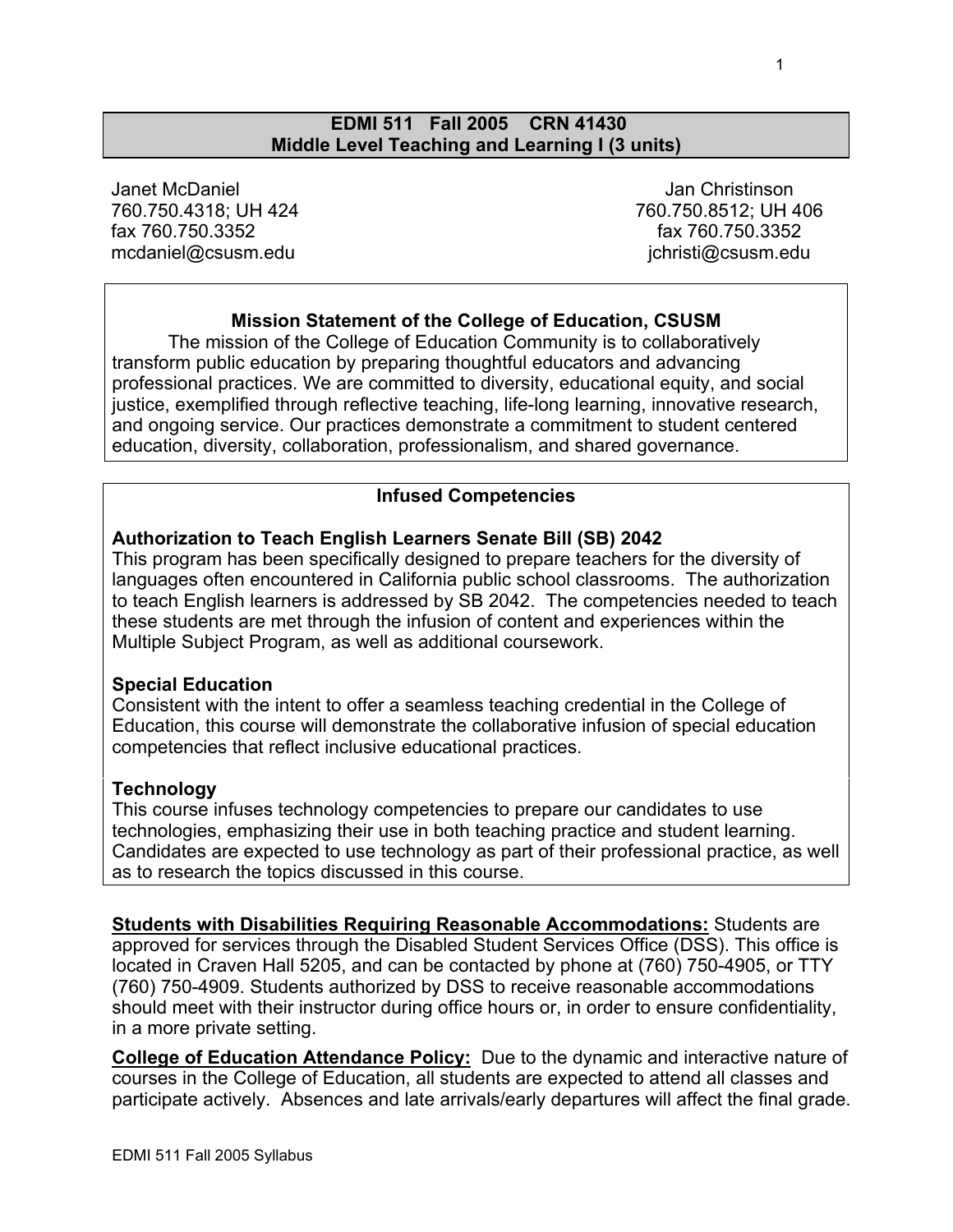COE attendance policy states, "At a minimum, students must attend 80% of class time, or s/he may not receive a passing grade for the course at the discretion of the instructor. Individual instructors may adopt more stringent attendance requirements." Should students have extenuating circumstances, please contact the instructor as soon as possible. If you miss two class sessions or are late (or leave early) for more than three sessions, the highest possible grade earned will be a B+. If you miss three class sessions, the highest possible grade earned will be a C+.

Notification of absences does not allow students to assume they are automatically excused from class or making up missed class.

**Grading & Expectations** Teacher education is a professional preparation program. It is expected that students will come to class prepared to discuss the readings, submit required assignments, and participate in class activities. Students are expected to adhere to academic honesty and integrity, standards of dependability, confidentiality and writing achievement. Because it is important for teachers to be able to effectively communicate their ideas to students, parents, colleagues, and administrators, writing that is original, clear and error-free is a priority for the College of Education. It is expected that work will be turned in on time. Please discuss individual issues with the instructor. Furthermore,

- You must maintain a B average (3.0 GPA), with all grades at a C+ or better, in your teacher education courses to receive a teaching credential from the State of California.
- Late assignments will be penalized by a 10% deduction in points for each weekday late. After one week, late assignments will be given a zero.

**Use of Technology:** Students are expected to demonstrate competency in the use of various forms of technology (i.e. word processing, electronic mail, use of the Internet, and/or multimedia presentations). Specific requirements for course assignments with regard to technology are at the discretion of the instructor. Keep a digital copy of all assignments for use in your teaching portfolio. Details will be given in class.

## **Course Objectives**

- Students will demonstrate writing effective lesson planning that incorporates SDAIE methodologies to accommodate diverse language and learning differences and that are linked to curriculum standards/frameworks and sequences of instruction.
- Students will interpret major learning theories through various applications in course assignments.
- Students will create assessment plans that are ability, age, language, and task appropriate.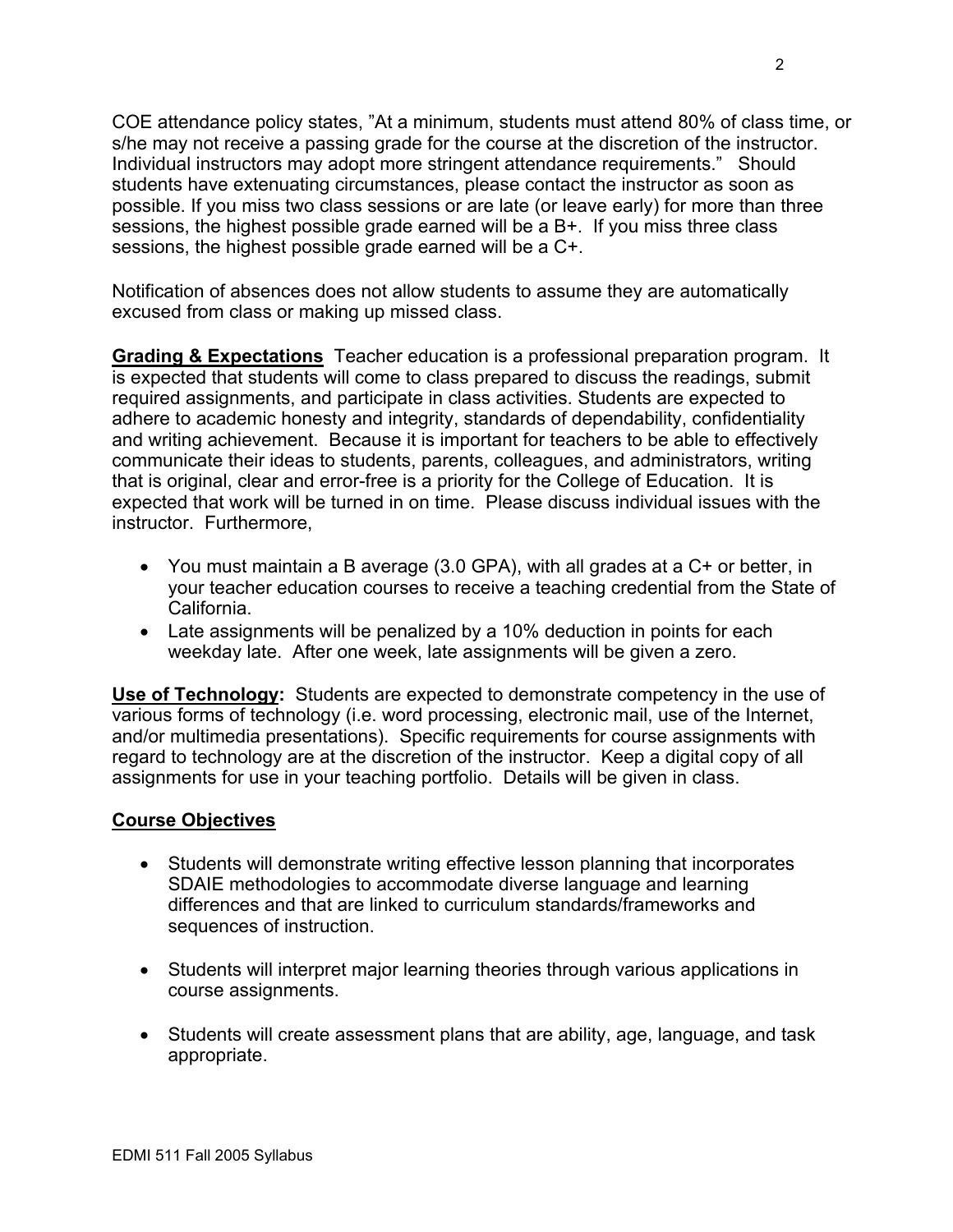• Students will develop strategies for becoming informed about learners including family, community, special needs, and learning styles.

## **Teacher Performance Expectation (TPE) Competencies**

This course is designed to help teachers seeking the Multiple Subjects Credential with Middle Level Certificate to develop the skills, knowledge, and attitudes necessary to assist schools and districts in implementing effective programs for all students. The successful candidate will be able to merge theory and practice in order to realize a comprehensive and extensive educational program for all students. The following TPEs are addressed in this course:

TPE 6e: Middle Level Philosophy and School Organization TPE 10: Instructional Time

The Teacher Performance Expectations identified here are addressed in EDMI 511 through class discussions, activities, oral/visual presentations, and written assignments.

### **Required Texts**

- California State Department of Education. (2001). *Taking Center Stage.*  Sacramento, CA: Author.
- National Middle School Association. (2001). *This We Believe: Developmentally Responsive Middle Schools*. Columbus, OH.
- Task Stream Electronic Portfolio, Must register and pay fee online prior to first class @ www.TaskStream.com (register for 1 year minimum).

Please note assignments are due whether or not you are present in class that day.

While this syllabus is carefully planned, it may be modified at any time in response to the needs and interests of the class.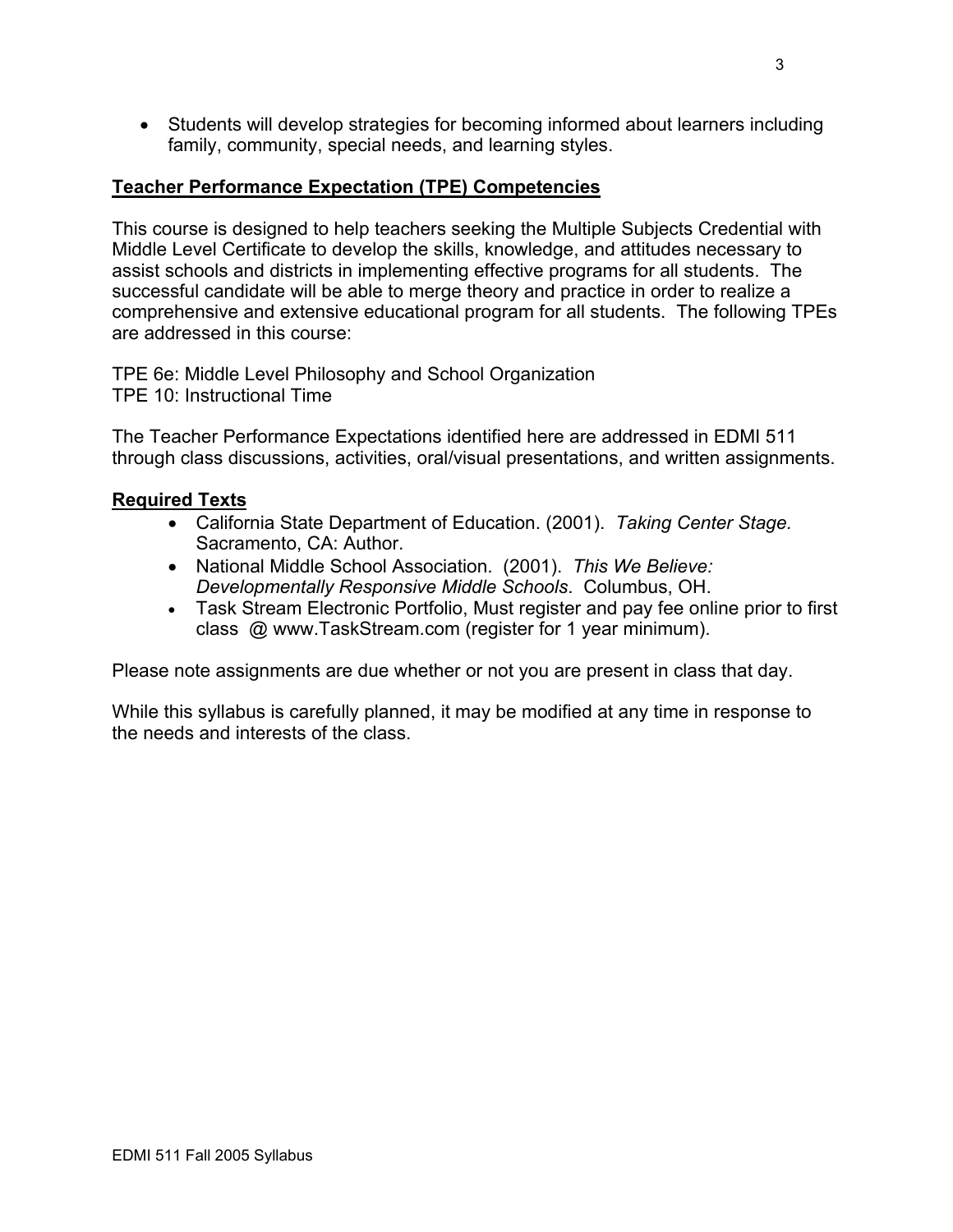# **Assignments (Details to be given in class)**

# **Taking Center Stage (TCS) Due September 16 to JMcD.**

*(TPE addressed through this assignment: 6e)* 

You will present to your classmates an overview of your section of TCS.

### **Beginning the School Year Due September 19 to JMcD.**

 *(TPE addressed through this assignment: 6e)* 

You will write a reflection your observation of a teacher during the first week of school.

### **Shadow a Young Adolescent Due October 6 to JMcD.**

*(TPE addressed through this assignment: 6e)* 

You will follow a young adolescent for one school day and write an analysis of the student's day, relating the experience to class texts and discussions.

### **Lesson Plan (20 points) Due October 6 (draft) and 13 (final) to JMcD.**

 *(TPE addressed through this assignment: 10)* 

You will complete a lesson plan in class on October 6.

# **Classroom Organization Plan (25 points) Due October 21 to JC.**

 *(TPE addressed through this assignment: 10)* 

You will create a plan for your own middle school classroom.

#### **Participation Ongoing**

Students will engage in active learning each class session, and will be expected to actively participate.

- Do you participate in class discussions productively, sharing your knowledge and understandings?
- Do you interact productively with your peers, taking on a variety of roles (leader, follower, etc.)?
- Do you contribute appropriately to group work—do you "do your share"?
- Are you able to accept others' opinions?
- Are you supportive of others' ideas?
- Do you support your peers during their presentations?
- Can you monitor and adjust your participation to allow for others' ideas as well as your own to be heard?